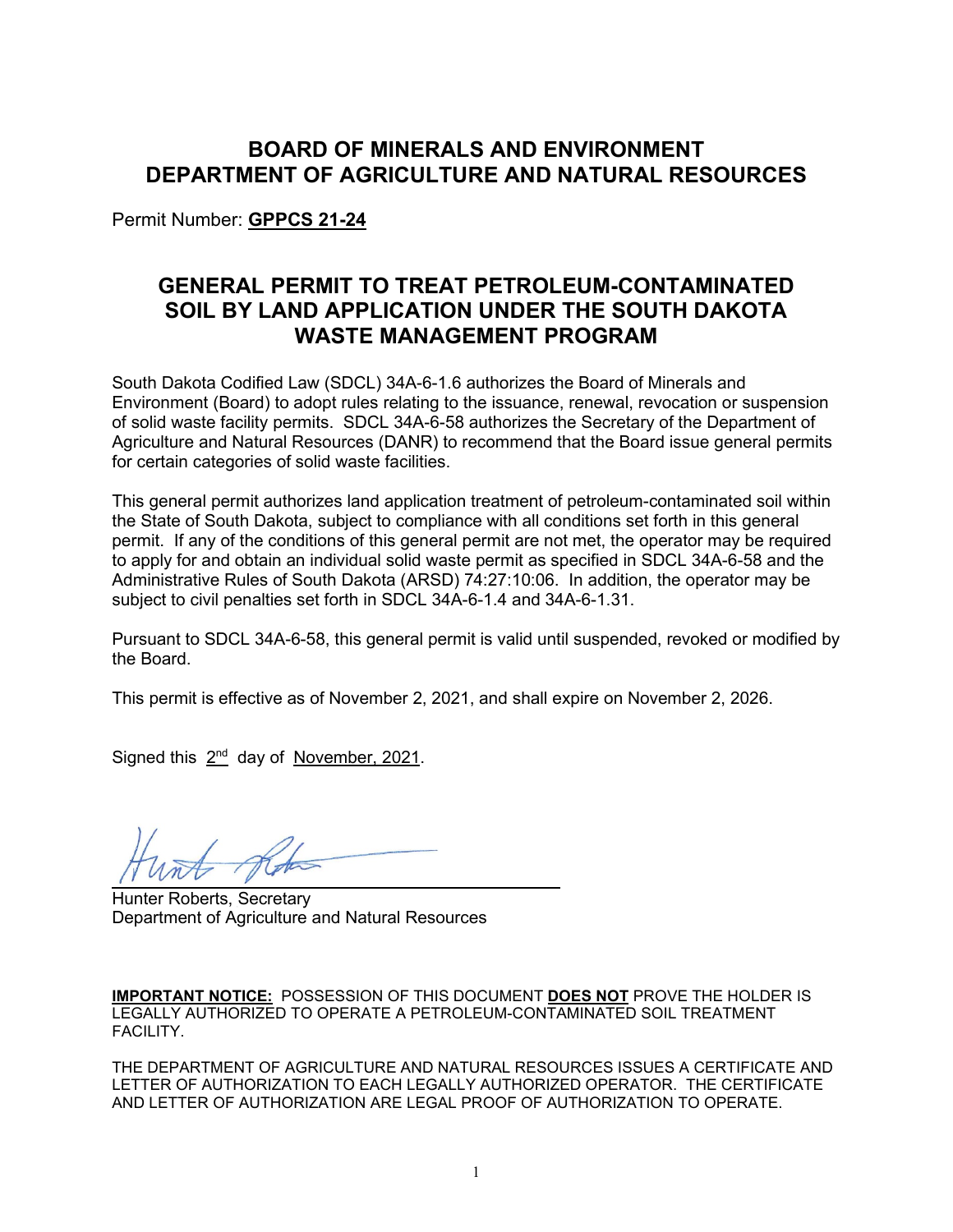## **TABLE OF CONTENTS**

# **Cover Sheet – Issuance and Expiration Dates**

| Cover Sheet – issuance and Expiration Dates |                                                      |                                                                                     |   |
|---------------------------------------------|------------------------------------------------------|-------------------------------------------------------------------------------------|---|
| 1.0                                         | 1.01                                                 | <b>General Statements of Law and Owner/Operator Responsibilities</b><br>Definitions | 3 |
|                                             | 1.02                                                 | Applicability of General Permit                                                     |   |
|                                             | 1.03                                                 | Severability                                                                        |   |
|                                             | 1.04                                                 | <b>Property Rights</b>                                                              |   |
|                                             | 1.05                                                 | Amendments, Revocation, and Suspension of General Permit                            |   |
|                                             | 1.06                                                 | Procedure for Requesting Authorization                                              |   |
|                                             | 1.07                                                 | Duration of Authorization                                                           |   |
|                                             | 1.08                                                 | Renewal of Authorization                                                            |   |
|                                             | 1.09                                                 | Changes to Request for Authorization                                                |   |
|                                             | 1.10                                                 | <b>Transfers</b>                                                                    |   |
|                                             | 1.11                                                 | DANR Limitation of Liability                                                        |   |
|                                             | 1.12                                                 | Individual Permit Required                                                          |   |
|                                             | 1.13                                                 | Individual Permit Requested                                                         |   |
|                                             | 1.14                                                 | Duty to Comply - Penalties for Violations                                           |   |
|                                             | 1.15                                                 | <b>Stipulated Penalties</b>                                                         |   |
|                                             | 1.16                                                 | Related Laws, Regulations and Permits                                               |   |
|                                             | 1.17                                                 | Duty to Provide Information                                                         |   |
|                                             | 1.18                                                 | Duty to Provide Access                                                              |   |
|                                             | 1.19                                                 | <b>Emergency Procedures</b>                                                         |   |
|                                             | 1.20                                                 | Need to Halt or Reduce Activity not a Defense                                       |   |
|                                             | 1.21                                                 | Duty to Mitigate                                                                    |   |
|                                             | 1.22                                                 | Responsibility and Liability of Owner or Operator                                   |   |
|                                             | 1.23                                                 | Administrative Changes Authorized                                                   |   |
| 2.0                                         |                                                      | <b>Location and Design Requirements</b>                                             | 6 |
|                                             | 2.01                                                 | <b>Facility Siting</b>                                                              |   |
|                                             | 2.02                                                 | <b>Access Control</b>                                                               |   |
|                                             | 2.03                                                 | Surface Water Control                                                               |   |
| 3.0<br><b>Operational Requirements</b>      |                                                      |                                                                                     | 6 |
|                                             | 3.01                                                 | Authorized and Unauthorized Wastes                                                  |   |
|                                             | 3.02                                                 | Routine Inspections Required                                                        |   |
|                                             | 3.03                                                 | <b>Stockpiling Limitations</b>                                                      |   |
|                                             | 3.04                                                 | <b>Spreading Requirements</b>                                                       |   |
|                                             | 3.05                                                 | Petroleum-Contaminated Water Acceptance                                             |   |
|                                             | 3.06                                                 | Treatment / Aeration                                                                |   |
|                                             | 3.07                                                 | Sampling and Testing                                                                |   |
|                                             | 3.08                                                 | <b>Land Application Frequency</b>                                                   |   |
|                                             | 3.09                                                 | <b>Removal of Treated Soil</b>                                                      |   |
| 4.0                                         | <b>Recordkeeping and Reporting Requirements</b><br>8 |                                                                                     |   |
|                                             | 4.01                                                 | <b>Required Records</b>                                                             |   |
|                                             | 4.02                                                 | Maintenance of Records                                                              |   |
|                                             | 4.03                                                 | <b>Annual Reporting</b>                                                             |   |
| 5.0                                         | <b>Closure Requirements</b><br>8                     |                                                                                     |   |
|                                             | 5.01                                                 | <b>Closure Notification</b>                                                         |   |
|                                             | 5.02                                                 | <b>Startup of Closure Activities</b>                                                |   |
|                                             | 5.03                                                 | <b>Final Closure Requirements</b>                                                   |   |
|                                             | 5.04                                                 | <b>Completion of Final Closure</b>                                                  |   |
|                                             | 5.05                                                 | Certification of Closure                                                            |   |
|                                             |                                                      |                                                                                     |   |

# **6.0 Financial Assurance 9**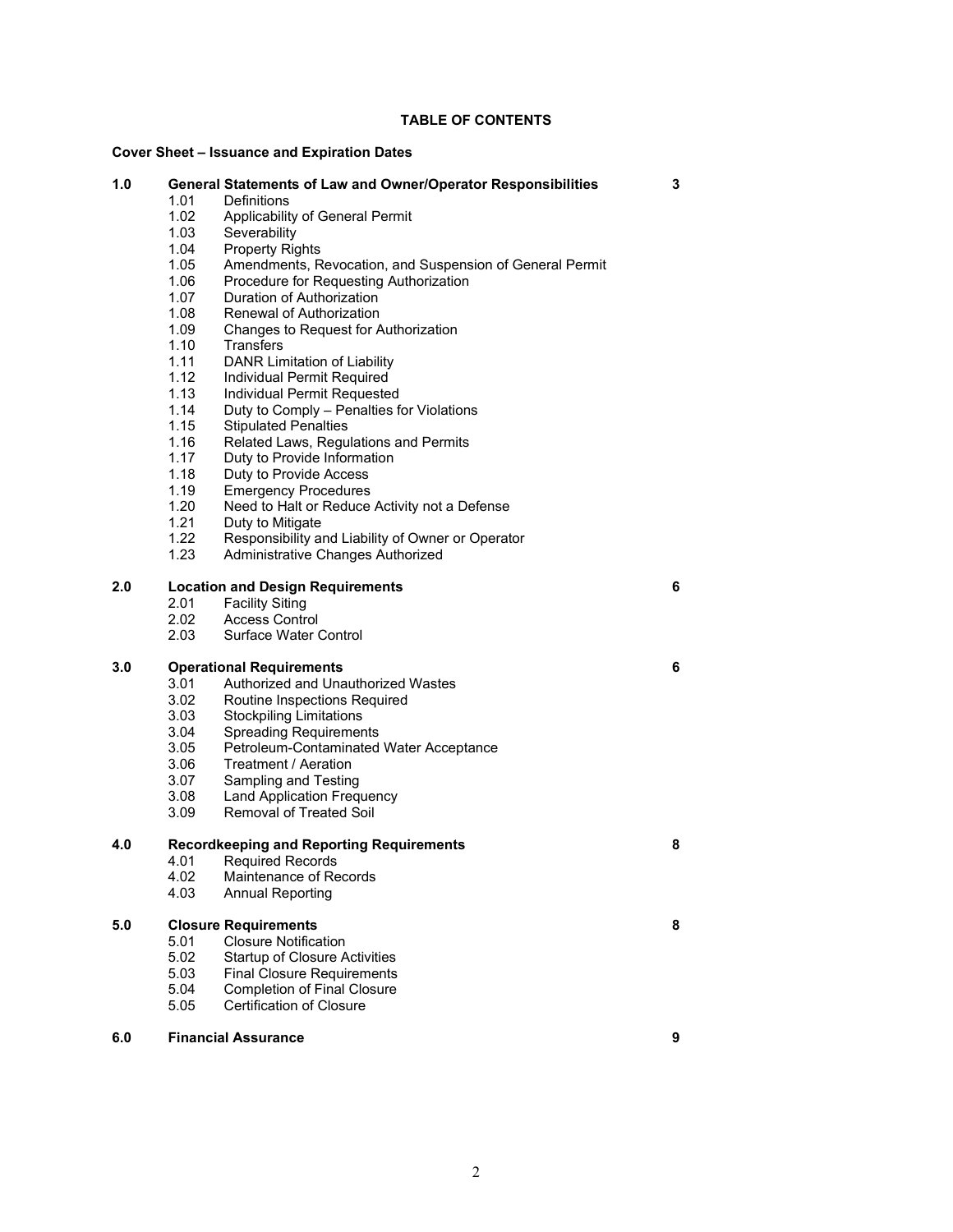# **1.0 GENERAL STATEMENTS OF LAW AND OWNER/OPERATOR RESPONSIBILITIES**

# **1.01 Definitions**

Definitions used in this permit are as follows:

- A. "ARSD," the Administrative Rules of South Dakota.
- B. "Board," the Board of Minerals and Environment.
- C. "DANR," the South Dakota Department of Agriculture and Natural Resources.
- D. "Emergency," a condition that the secretary finds deleterious to the public health, safety, and welfare and that requires immediate action.
- E. "Occupied Dwelling," a house or building normally occupied as a residence.
- F. "Operator," a person responsible for the overall operation of a facility or part of a facility.
- G. "SDCL," South Dakota Codified Laws.
- H. "Secretary," the secretary of the South Dakota Department of Agriculture and Natural Resources, or authorized representative.

## **1.02 Applicability of General Permit**

This general permit is potentially applicable to operators of facilities in the State of South Dakota accepting less than 25,000 tons of soil contaminated with gasoline, diesel fuel, fuel oil or similar petroleum hydrocarbons for treatment by land application.

## **1.03 Severability**

The provisions of this general permit are severable. If any provision of this general permit, or the application of any provision of this general permit to any circumstance, is held invalid, the application of such provisions to other circumstances and the remainder of this general permit, shall not be affected thereby.

# **1.04 Property Rights**

This general permit does not convey any property rights of any kind, or any exclusive privileges, nor does it authorize any injury to private property or any invasion of personal rights, nor any infringement of federal, state, or local laws and ordinances.

## **1.05 Amendments, Revocation, and Suspension of General Permit**

DANR may recommend to the Board that this general permit be amended as provided by ARSD 74:27:10:05. The Board may suspend or revoke this general permit as provided by SDCL 34A-6-1.21 and 34A-6-58.

### **1.06 Procedure for Requesting Authorization**

To obtain authorization to operate a petroleum-contaminated soil treatment facility under the terms and conditions of this general permit, the operator must submit a request for authorization and publish a notice of intent in an official newspaper in the county in which the proposed facility will be located. The request for authorization must be submitted to DANR at least 60 calendar days before the first anticipated use of the facility. The notice of intent must be published at least 20 calendar days before the first anticipated use of the facility. The notice of intent shall include:

- A. the name, address, and phone number of both the landowner and operator of the proposed petroleum-contaminated soil treatment facility;
- B. the number of acres comprising the proposed facility;
- C. the general location of the proposed facility;
- D. the legal description (quarter, section, township, range, and county) of the proposed facility;
- E. a description of the contaminated soils to be accepted and managed at the proposed facility; and
- F. the estimated annual tonnage of contaminated soil to be accepted and managed.

If the DANR determines the request for authorization is complete and meets the terms of this general permit, DANR will issue an authorization letter and certificate approving the development and operation of the petroleum-contaminated soil treatment facility.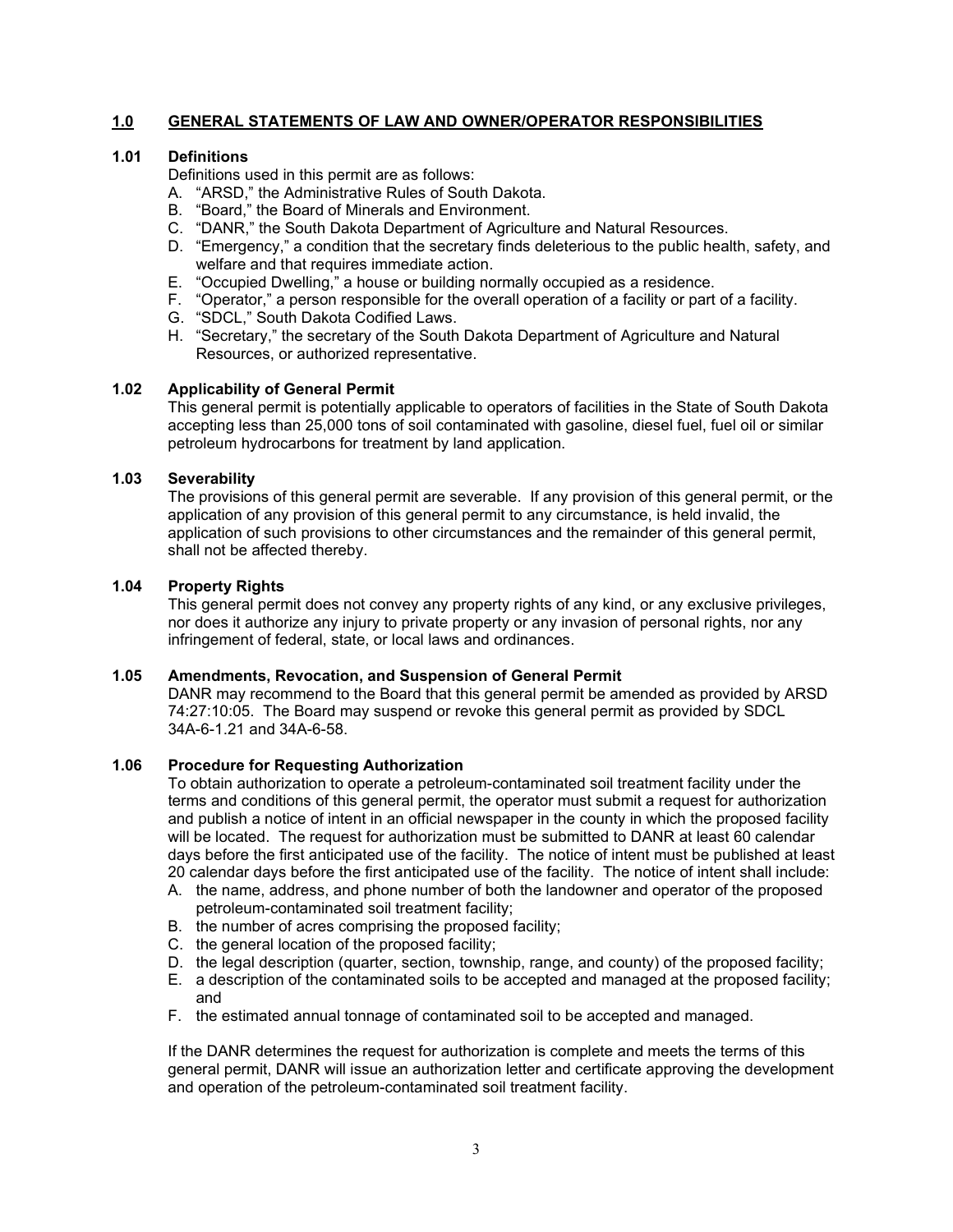## **1.07 Duration of Authorization**

Initial authorization to operate under this general permit shall be valid for up to two years from the date of issuance and may be renewed for periods up to five years.

## **1.08 Renewal of Authorization**

If the operator wishes to continue an activity regulated by this general permit after the expiration date of the letter of authorization, the operator must submit a renewal request for authorization to DANR at least 60 calendar days before the letter of authorization expires.

# **1.09 Changes to Request for Authorization**

The operator must notify DANR prior to implementing any proposed change to a petroleumcontaminated soil treatment facility location, acreage, tonnage, or operational practice that would be different from the request for authorization initially submitted to DANR. All changes must be approved by DANR and be public noticed for at least 20 days prior to implementation.

# **1.10 Transfers**

The authorization may be transferred to a new operator provided:

- A. the current authorized operator notifies DANR in writing at least 20 calendar days prior to the proposed transfer date;
- B. the notification to DANR includes a written agreement between the authorized and new operator containing the date of transfer of permit responsibility, coverage and liability;
- C. the notification to DANR includes written documentation demonstrating that the new operator is qualified to comply with the terms and conditions of this general permit;
- D. the new operator provides a financial assurance mechanism, if applicable, equal to that of the former operator;
- E. the new operator provides a Certification of Applicant required by SDCL 1-41-20;
- F. the transfer of facility ownership/operation is public noticed for at least 20 calendar days prior to the proposed transfer date; and
- G. DANR provides written approval of the transfer.

# **1.11 DANR Limitation of Liability**

Any letter of authorization is specifically conditioned on the truth and accuracy of the statements made by the operator in the application to operate under this general permit. DANR assumes no liability for the truth and accuracy of the statements made by the operator in the application and any other submitted documents.

### **1.12 Individual Permit Required**

DANR may require any operator requesting coverage under this general permit to apply for and obtain an individual solid waste permit if:

- A. the operator is not operating or cannot operate in compliance with the conditions of this general permit;
- B. the conditions or standards change such that petroleum-contaminated soil treatment facilities no longer qualify for a general permit; or
- C. an operator is removed from the jurisdiction of this general permit as a result of a complaint and Board action according to SDCL 34A-6-58.

When an individual permit is issued to an operator otherwise authorized under this general permit, the applicability of this general permit to that operator is automatically terminated upon the effective date of the individual permit.

### **1.13 Individual Permit Requested**

Any operator authorized under this general permit may request to be excluded from the authorization by applying for an individual solid waste permit.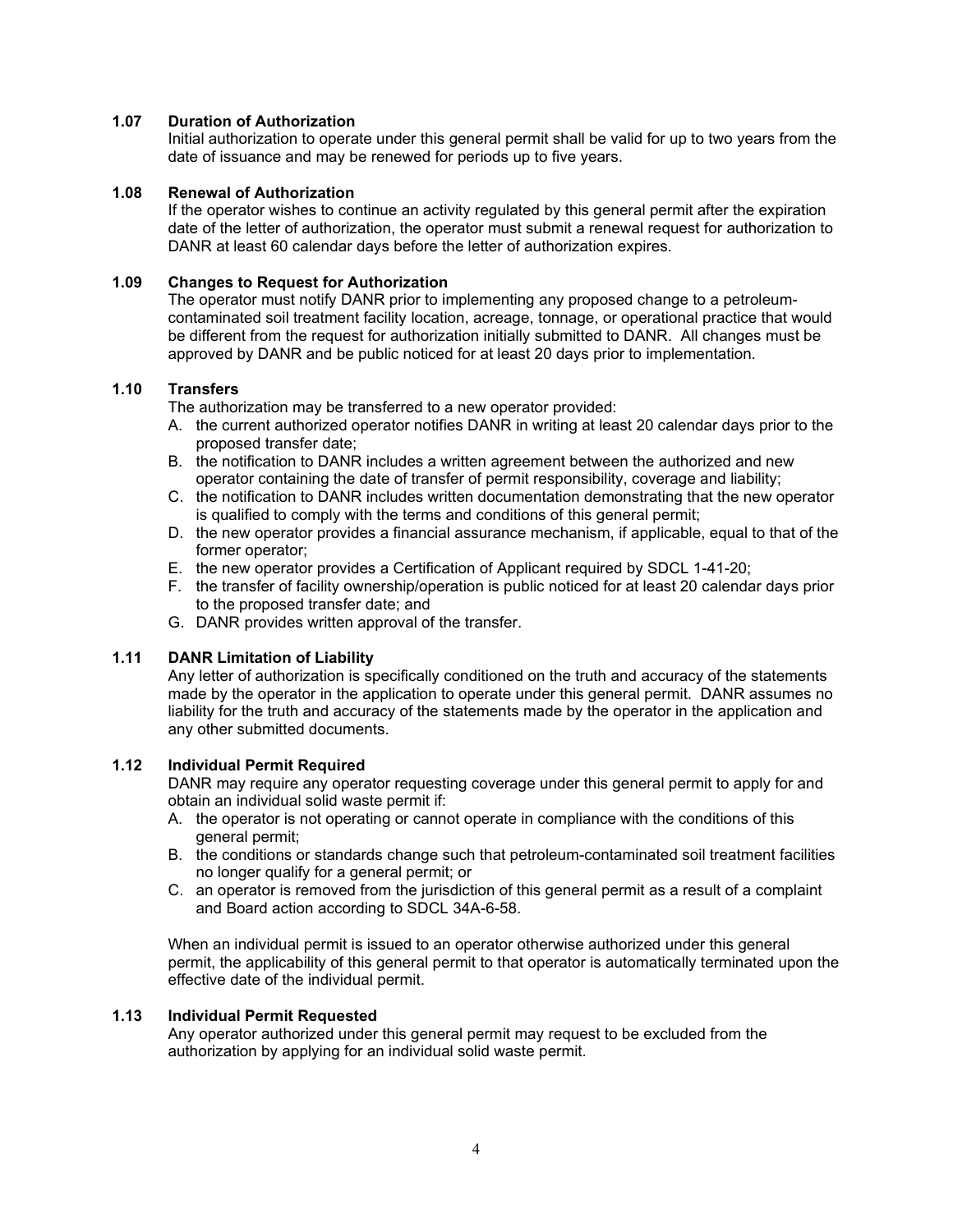# **1.14 Duty to Comply – Penalties for Violations**

The operator shall construct, operate and maintain the petroleum-contaminated soil treatment facility in accordance with SDCL 34A-6, ARSD 74:27, and the conditions of this general permit. If the provisions of the laws, rules, or any conditions of this general permit are violated, DANR may take action to suspend or revoke a general permit authorization as provided for by SDCL 34A-6- 1.21; may assess a civil penalty pursuant to SDCL 34A-6-1.4 and 34A-6-1.31; or issue a notice of violation with penalties pursuant to SDCL 34A-6-1.22.

### **1.15 Stipulated Penalties**

In the event an authorized operator fails to comply with the provisions of this general permit, DANR reserves the right to develop and pursue an agreement with the operator for the assessment of stipulated penalties.

### **1.16 Related Laws, Regulations and Permits**

No provision of this general permit exempts the operator from the requirements of any local, state, or federal laws, regulations, or rules in existence or promulgated after this general permit or an authorization becomes effective. It is the responsibility of the operator to obtain any other required permits and licenses.

#### **1.17 Duty to Provide Information**

The operator shall furnish DANR, within 10 business days, any information which DANR may request to determine compliance with this general permit.

# **1.18 Duty to Provide Access**

The owner/operator shall allow DANR:

- A. to inspect or access the entire petroleum-contaminated soil treatment facility area authorized under this general permit and identified in the request for authorization;
- B. to inspect any facilities, equipment, records, practices or operations regulated or required by this general permit; and
- C. to sample or monitor any substances for any parameter.

## **1.19 Emergency Procedures**

The operator must notify DANR, within one business day, of any emergency situation that arises at a petroleum-contaminated soil treatment facility.

## **1.20 Need to Halt or Reduce Activity not a Defense**

DANR will not consider that it would have been necessary to halt or reduce the permitted activity in order to maintain compliance with this general permit, when enforcing the conditions of this general permit.

### **1.21 Duty to Mitigate**

The operator shall take all reasonable steps to minimize or prevent any adverse effect on human health or the environment.

# **1.22 Responsibility and Liability of Owner or Operator**

In accordance with SDCL 34A-6-1.10, the owner or operator of a petroleum-contaminated soil treatment facility authorized under this general permit is responsible in perpetuity for the contaminated soil and liable in perpetuity for any pollution or other detrimental effect caused by the contaminated soil.

### **1.23 Administrative Changes Authorized**

DANR reserves the right to incorporate administrative changes and/or modifications to this general permit. Administrative changes are authorized for the purposes of changing or correcting:

- A. typographical errors;
- B. regulatory references;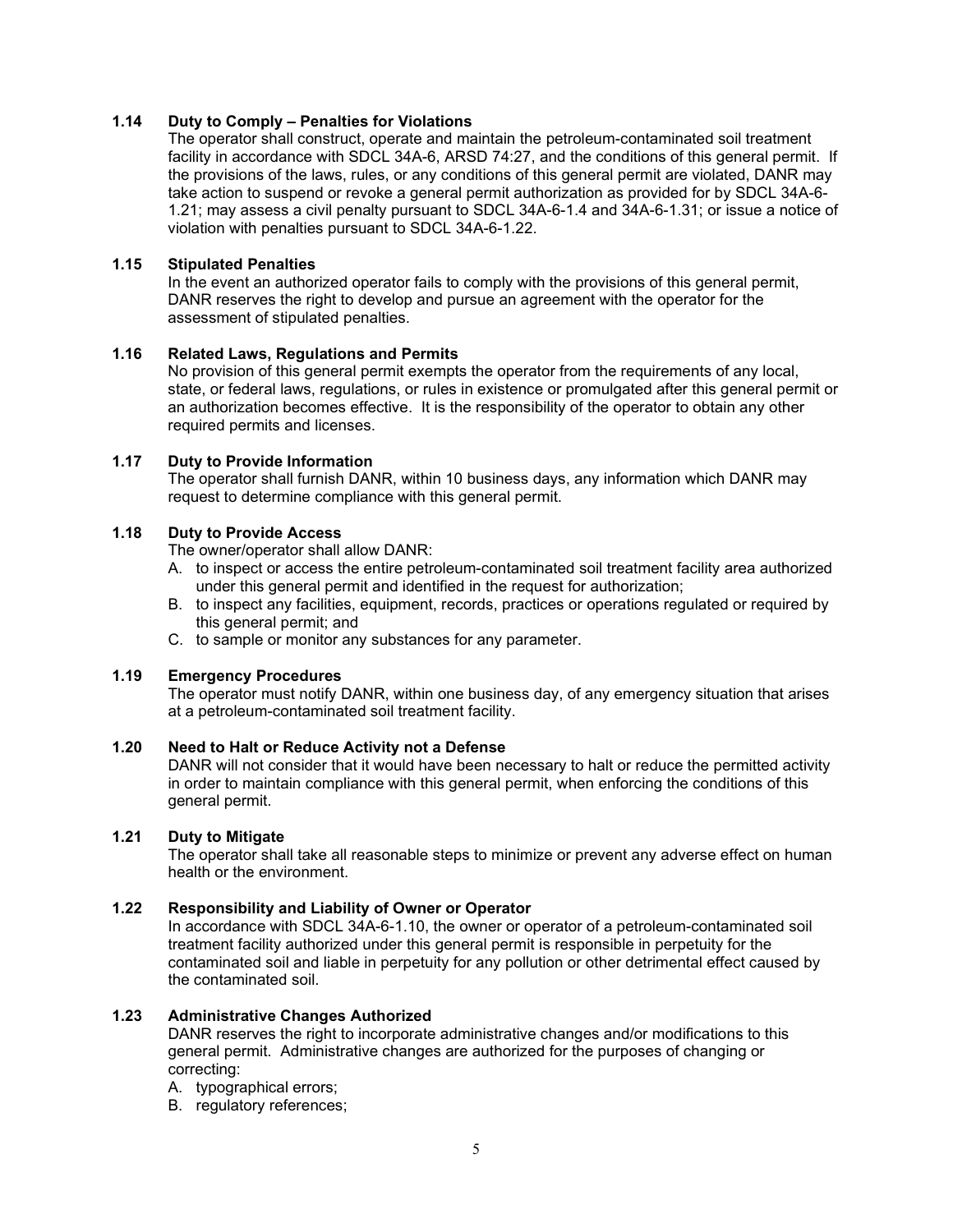- C. titles of organizations or regulatory agencies; or
- D. similar items that do not substantially change the requirements of this general permit.

## **2.0 LOCATION AND DESIGN REQUIREMENTS**

## **2.01 Facility Siting**

The operator **shall not** locate a petroleum-contaminated soil treatment facility:

- A. within a wetland as defined by ARSD 74:27:07:01;
- B. within 200 feet of surface water, excluding wetlands, as defined by ARSD 74:51:01:01;
- C. within 500 feet of an occupied dwelling, unless the owner(s) provides written permission;
- D. within 100 feet of a property boundary, unless the adjacent property owner(s) provides written permission;
- E. within a delineated wellhead protection area;
- F. within 1,000 feet of any private or public well which supplies drinking water for human consumption;
- G. within the incorporated limits of any municipality;
- H. within a 100-year floodplain;
- I. where the depth to an aquifer, as defined by ARSD 74:54:02:01, is less than 20 feet;
- J. where the primary subsurface material is sand or gravel (as determined by the Unified Soil Classification System) within 20 feet of the ground surface;
- K. on land that has an average slope greater than five percent; or
- L. in an area that adversely affects wildlife, recreation, aesthetic value of an area, or any threatened or endangered species.

Occupied dwelling exception: Any occupied dwelling constructed less than 500 feet from a petroleum-contaminated soil treatment facility after an initial general permit authorization has been granted will not be grounds to prevent future authorization renewals under this general permit.

# **2.02 Access Control**

The operator shall control access to the petroleum-contaminated soil treatment facility through the use of fences and locked gates. In addition, the operator shall post a sign or signs at the site entrance stating the operator's name, phone number, type of facility, and acceptable soil types. Livestock shall be excluded from the treatment facility.

#### **2.03 Surface Water Control**

The operator shall construct and maintain soil berms or containment structures around the petroleum-contaminated soil treatment area(s) to divert run-on and contain runoff from a 25-year, 24-hour storm event. The berms or structures shall be adequately constructed to prevent leakage.

### **3.0 OPERATIONAL REQUIREMENTS**

## **3.01 Authorized and Unauthorized Wastes**

The operator may accept for treatment soils contaminated with gasoline, diesel fuel, fuel oil or similar petroleum hydrocarbons. The operator may also accept water contaminated with the same petroleum hydrocarbons listed above. The operator shall obtain pre-treatment laboratory results or other acceptable documentation demonstrating that contaminated soil accepted for treatment contains only the petroleum hydrocarbons listed above.

The operator may not accept:

- A. soils contaminated with motor oil, transformer oil, crude oil or other petroleum lubricants;
- B. soils contaminated with hazardous waste (as defined in ARSD 74:28); or
- C. solid waste materials unsuitable for land application treatment.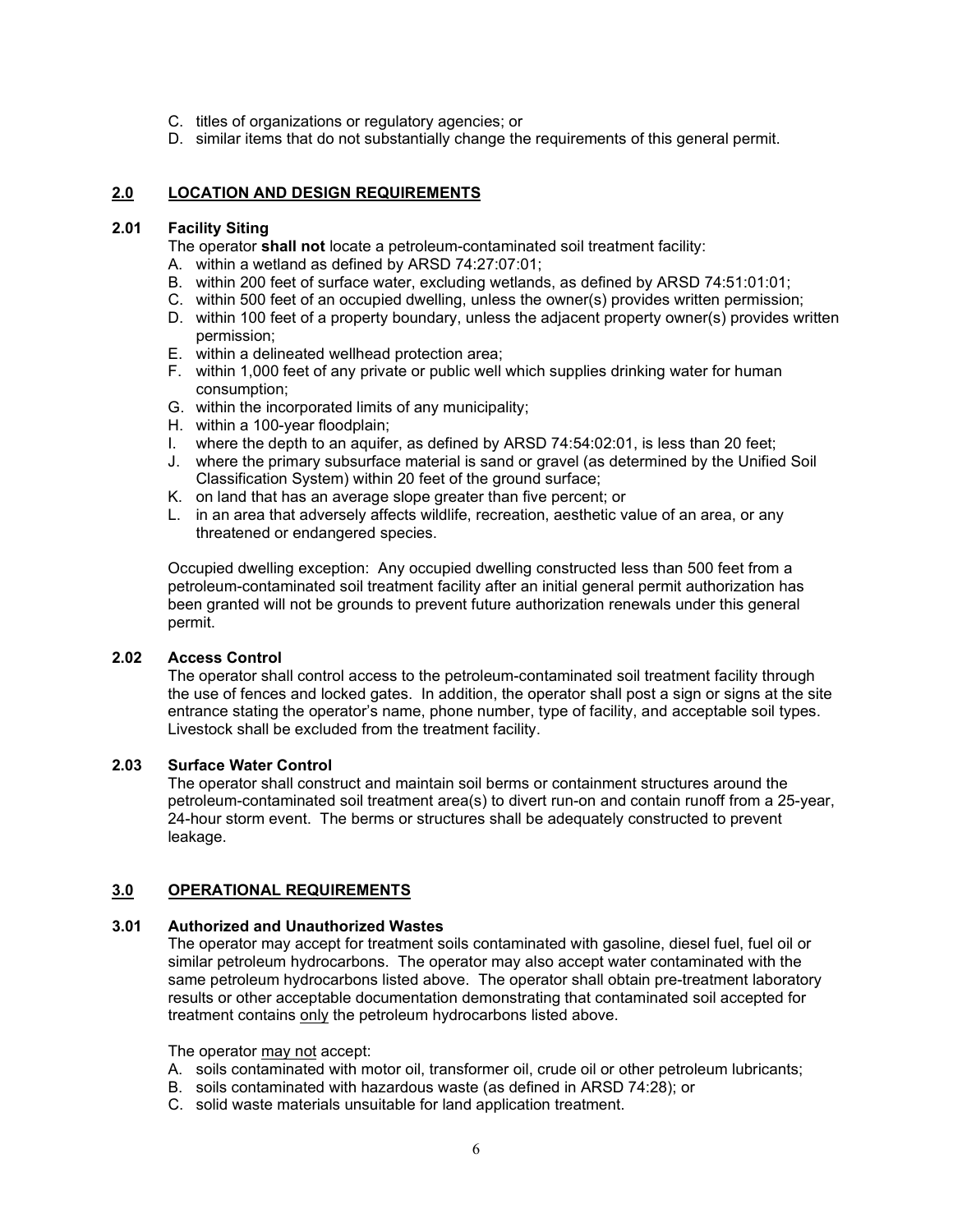## **3.02 Routine Inspections Required**

The operator shall inspect all loads of petroleum-contaminated soil to ensure that foreign objects such as metal, plastic, and other unauthorized wastes are not delivered to the treatment area. Unauthorized wastes present in the contaminated soil must be collected and disposed of properly within seven days after the initial application of the soil.

During routine inspections, the operator shall also evaluate storm water management berms and make any repairs necessary to prevent run-on and runoff.

## **3.03 Stockpiling Limitations**

Stockpiling of petroleum-contaminated soil shall not be conducted unless ground or weather conditions prevent spreading of the soil. The operator shall ensure that any contaminated soil stockpiled on-site is placed inside the bermed area.

#### **3.04 Spreading Requirements**

Petroleum-contaminated soil shall be spread as soon as physically possible. The operator shall spread soil within the bermed treatment area in lifts no greater than six inches in depth (approximately 800 tons per acre).

#### **3.05 Petroleum-Contaminated Water Acceptance**

Petroleum-contaminated water (may not contain free phase product) may be accepted for land application within the bermed treatment area. The contaminated water shall be uniformly land applied at a rate of one-quarter inch (approximately 6,500 gallons) or less per acre.

The application of petroleum-contaminated water is limited to once per month during April through October. The application of petroleum-contaminated water during November through March must be approved in writing by DANR prior to application.

#### **3.06 Treatment / Aeration**

The operator shall treat (disk or aerate) the petroleum-contaminated soil twice within the first 30 days following the application and at least monthly from April through October. The operator shall treat the soil until it meets the post-treatment standard specified in permit condition 3.07.

## **3.07 Sampling and Testing**

The operator shall treat petroleum-contaminated soil until it meets a post-treatment standard of 10 parts per million (ppm) or less Total Petroleum Hydrocarbons (TPH).

For post-treatment testing, the operator shall collect a minimum of one composite sample per acre. If soil from more than one source (or remedial site) has been spread in any one-acre area, at least one composite sample per source is required unless otherwise approved by DANR. Each composite sample must consist of a minimum of four representative samples taken from a depth of four inches.

The collection, packaging, storage and preservation of soil samples shall be conducted according to directions provided by the laboratory. Laboratory soil analysis must be conducted for both gas and diesel range organics by the methods specified in ARSD 74:56:05:05.

### **3.08 Land Application Frequency**

The operator shall not apply a second layer of petroleum-contaminated soil to any area of the facility until soil analysis demonstrates that the prior application of soil has met the post-treatment soil standard of 10 ppm TPH.

### **3.09 Removal of Treated Soil**

The operator shall not remove any soil from the site until soil analysis demonstrates that the soil meets the post-treatment standard of 10 ppm TPH.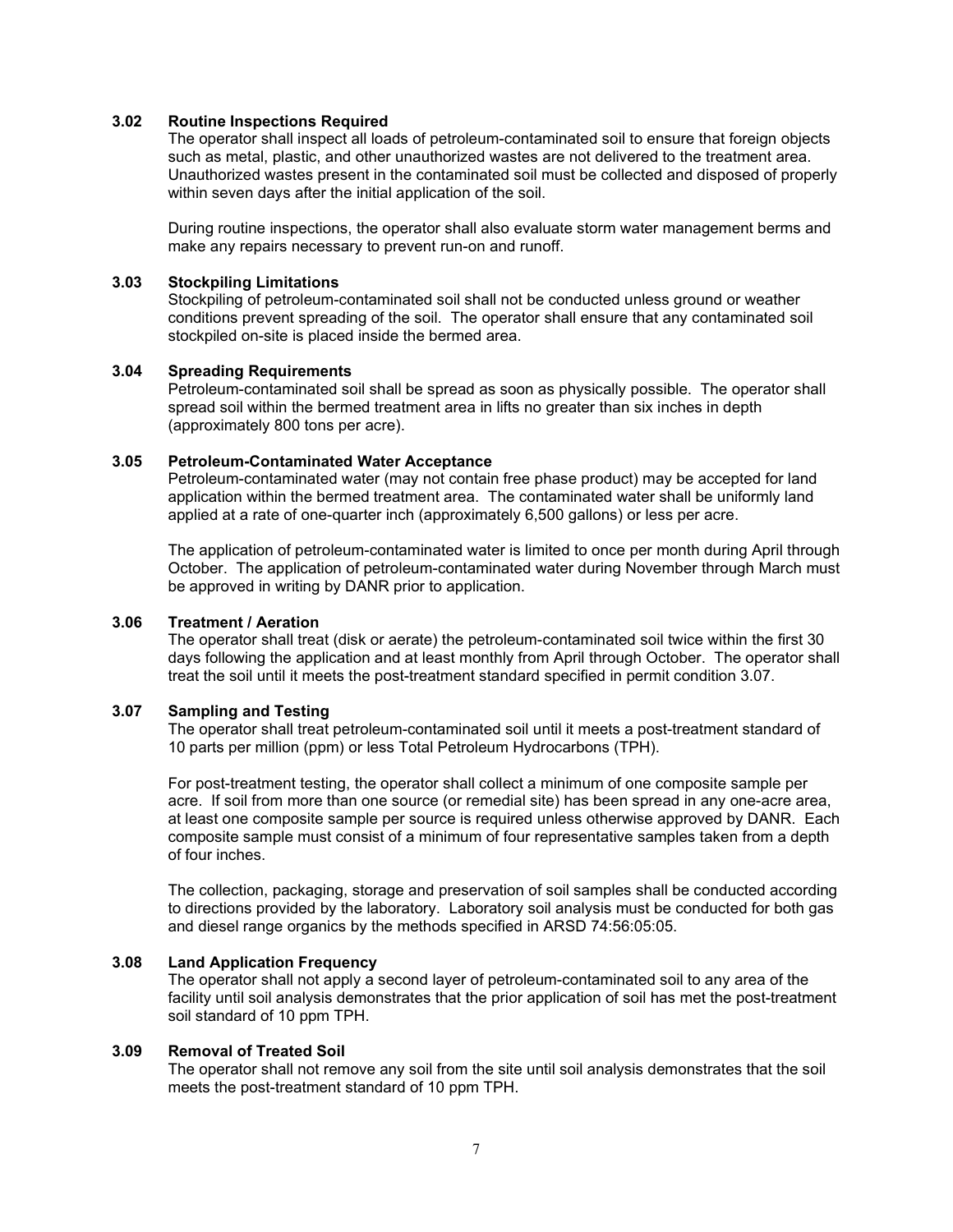# **4.0 RECORDKEEPING AND REPORTING REQUIREMENTS**

## **4.01 Required Records**

The operator shall maintain all records required by this general permit and shall make records available to DANR as stated in ARSD 74:27:13:22. At a minimum, the records shall include:

- A. the amounts, sources, types, and dates for contaminated soils received;
- B. documentation of the required routine site inspections;
- C. documentation of unauthorized waste found on-site and the steps taken in response;
- D. records of any emergency conditions at the petroleum-contaminated soil treatment facility;
- E. documentation of complaints received and responses to complaints; and
- F. copies of the current general permit, request for authorization, authorization letter, certificate to operate, and any other permits or licenses required by state, local, or federal laws, rules, and regulations.

### **4.02 Maintenance of Records**

The operator shall maintain all required records for a period of three years from the date the records were generated.

## **4.03 Annual Reporting**

The operator shall submit to DANR, by January 31 of each year, an annual report for the previous year's petroleum-contaminated soil treatment site activities. The report shall be submitted on a form provided by the DANR and shall include the following information:

- A. the origin of all soil received;
- B. the date soil was received;
- C. the date soil was spread;
- D. the type of petroleum contamination in the soil;
- E. the quantity of soil;
- F. the area of land soil was spread on;
- G. the dates soil was treated (disked or aerated); and
- H. the post-treatment soil analysis data.

# **5.0 CLOSURE REQUIREMENTS**

### **5.01 Closure Notification**

The operator shall notify DANR of the intent to close the petroleum-contaminated soil treatment facility at least 90 days prior to closure.

### **5.02 Startup of Closure Activities**

The operator shall begin closure activities for the petroleum-contaminated soil treatment facility within 30 days of documenting that all soil meets the post-treatment standards specified in permit condition 3.07. Closure of the facility may not be conducted until all soil meets the post-treatment standards in permit condition 3.07.

# **5.03 Final Closure Requirements**

The final closure activities for the petroleum-contaminated soil treatment facility shall meet the requirements of ARSD 74:27:15:03 and include:

- A. incorporating contours of the soil treatment area(s) into the contours of the surrounding area;
- B. grading to prevent ponding of water; and
- C. seeding and revegetating the entire closed facility in accordance with Natural Resources Conservation Service recommendations.

# **5.04 Completion of Final Closure**

The operator shall complete all closure activities for the entire petroleum-contaminated soil treatment facility within 180 days of documenting that all soil meets the post-treatment standards specified in permit condition 3.07.